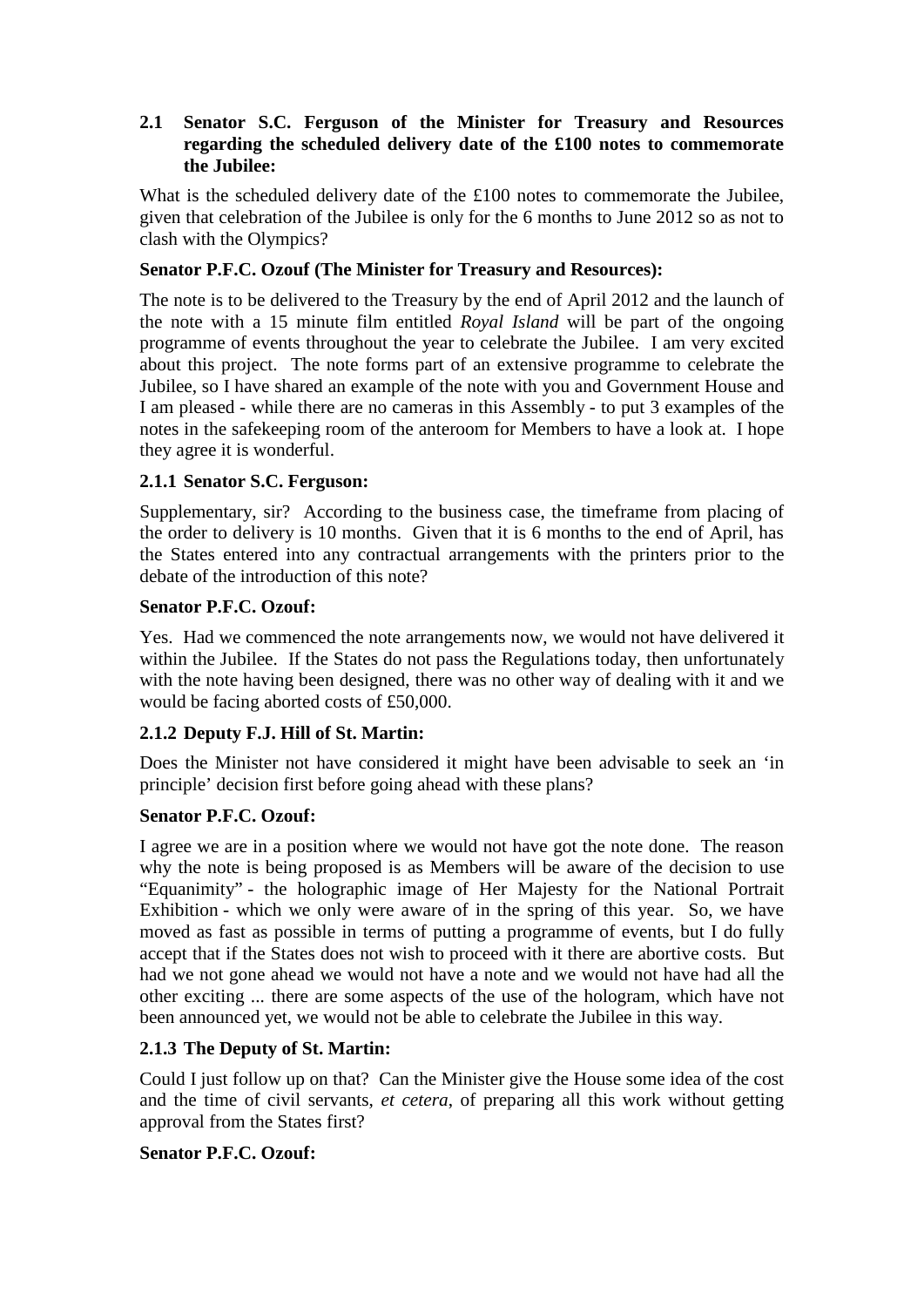The direct costs are £50,000. There has been some work by the Treasury Department, but what I am pleased to inform the Assembly is that there has been an honorary group that have designed the note. I have appointed an honorary group of individuals involving the local art world, who have gone and designed the note with people from De La Rue, which is the cost. The actual business case is that if we are successful in circulating 5,000 notes, we will more than cover the costs. In fact, we think that is a very conservative estimate. We think that the Currency Fund will benefit and there will be a profit in relation to the circulation of the notes.

# **2.1.4 Deputy M. Tadier of St. Brelade:**

While this may not be a particularly important issue in the grand scheme of things, does the Minister for Treasury and Resources not accept that this sets a dangerous precedent where if he can set up things which have a cost implication before it has even been passed by this House, it has a very dangerous implication for democracy in Jersey?

## **Senator P.F.C. Ozouf:**

I accept that decisions have been made and there is an abortive cost if the States does not approve it. I fully accept that. However, I would have thought that Members would be encouraging of events and symbols to celebrate the Diamond Jubilee. I hope that Members when they see the note, when they see just what a marvellous symbol of celebration of Jersey culture, of Jersey heritage and the Diamond Jubilee that they will warmly endorse the Regulations to allow us to issue a £100 note.

## **2.1.5 Deputy M. Tadier:**

May I have a supplementary? Whether the House is supportive or not is not the issue here. Surely the issue is that we should not be having the first debate about whether or not to have this £100 note during a question time session. We should be having it during the debate on whether or not to have a £100 note. Does the Minister not agree with that?

## **Senator P.F.C. Ozouf:**

We are going to have a debate on whether or not to have a £100 note. So, we will deal with that issue there. The fact is that we were not aware that the hologram was going to be part of the National Portrait Gallery until very late. We have moved very quickly with other events in order to celebrate the Diamond Jubilee. I am sorry that it has taken time in order to do the Regulations, but we are where we are. There will be abortive costs, which I will have to take responsibility for if the States do not approve it. But I did take soundings and I thought that this would be something that the States would warmly endorse.

## **2.1.6 Deputy G.P. Southern of St. Helier:**

I think we have invented a new type of Government; Government by soundings. The point is whether or not this House agrees to this particular move, the Minister has spent money, laid out money and put money at risk, before seeking the permission of this House to do so. This is no way to run a Government.

## **The Bailiff:**

What is the question there, Deputy?

**Senator P.F.C. Ozouf:**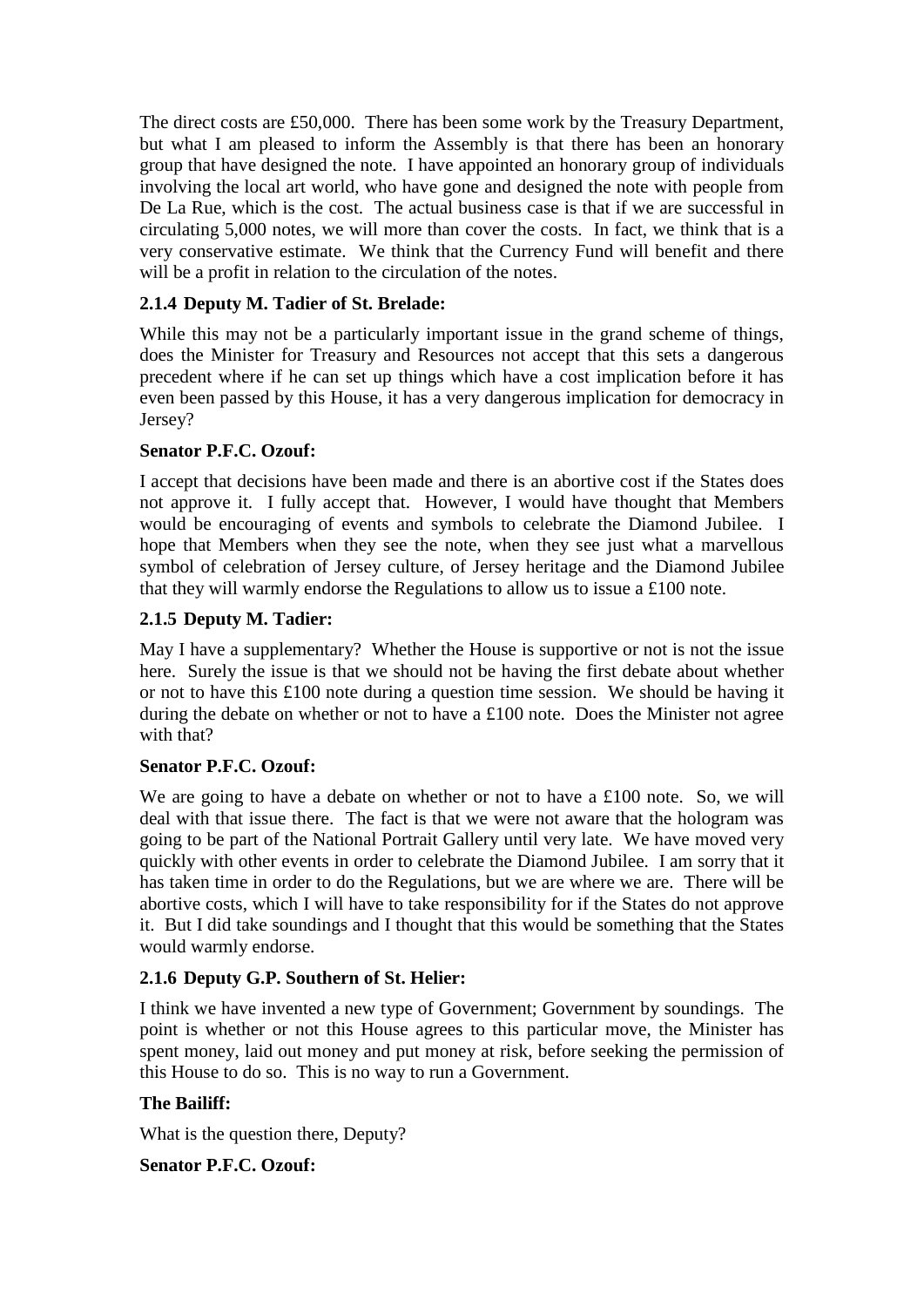I hope that the Assembly in the majority will support the decision that I have taken and will support the risk that I have taken in moving ahead in order to have the celebration of the hologram. The hologram of Her Majesty is going to be one of the key images - one of the 2 key images - to celebrate the Diamond Jubilee. It seems to me that it fits perfectly on our currency and I would have thought it was not possible to do any other denomination, because of the issues that I will explain later on in the debate. I would have thought Members should be saying: "Thank you for making a decision in order to celebrate something which is going to unify the Island and something people can be proud of." But I realise that, as usual, one can get criticised for making decisions and I apologise for that.

## **2.1.7 Deputy M.R. Higgins of St. Helier:**

Could I ask the Minister for Treasury and Resources whether this expenditure was approved by his Chief Accounting Officer? Also, whether, without States' approval, it was a lawfully made decision?

## **Senator P.F.C. Ozouf:**

The Treasurer approves of it, is enthusiastic about it, has cast her careful eye over the accounting arrangements for it and agrees with me that if we are successful in distributing this note then it is going to make a profit for the Currency Fund.

## **2.1.8 Deputy P.V.F. Le Claire of St. Helier:**

It is my understanding that Jersey currency in circulation makes money for the States of Jersey. Would the Treasurer just indicate whether or not that is the case for £100, as I am certain it is? Would he also not agree that when we are spending £850,000 on compost sites, there are better things for us to question than whether or not making £100 note for a Diamond Jubilee is the right thing to do? It is going to make money for Jersey, is it not?

## **Senator P.F.C. Ozouf:**

It is going to make money, but that is only a by-product. We make money out of the circulation of our currency and I realise that I am going to be criticised, but this is a sensible business decision. It is also a symbol of celebration for the Diamond Jubilee and a symbol of national Jersey unity of the fact that our "Equanimity" is one of the central images of Her Majesty. I would have thought that the Members of this Assembly would be enthusiastically supportive of that, quite apart from the business case, which is clear, and it will be profitable.

## **The Bailiff:**

Deputy Le Fondré and then final question for Senator Ferguson.

## **2.1.9 Deputy J.A.N. Le Fondré of St. Lawrence:**

If I have understood it correctly, the cost to date is £50,000. So, splitting that into 2 parts, are there any other commitments that the States are contractually obliged to at the moment? I understand that the total cost is in the order of  $£250,000$ , which obviously is the balance that goes ahead. On that basis, what is the timeframe for this item to break-even?

#### **Senator P.F.C. Ozouf:**

I have provided extensive remarks to the Corporate Services Scrutiny Panel, which I understand Deputy Le Fondré is part of. He will see from the information already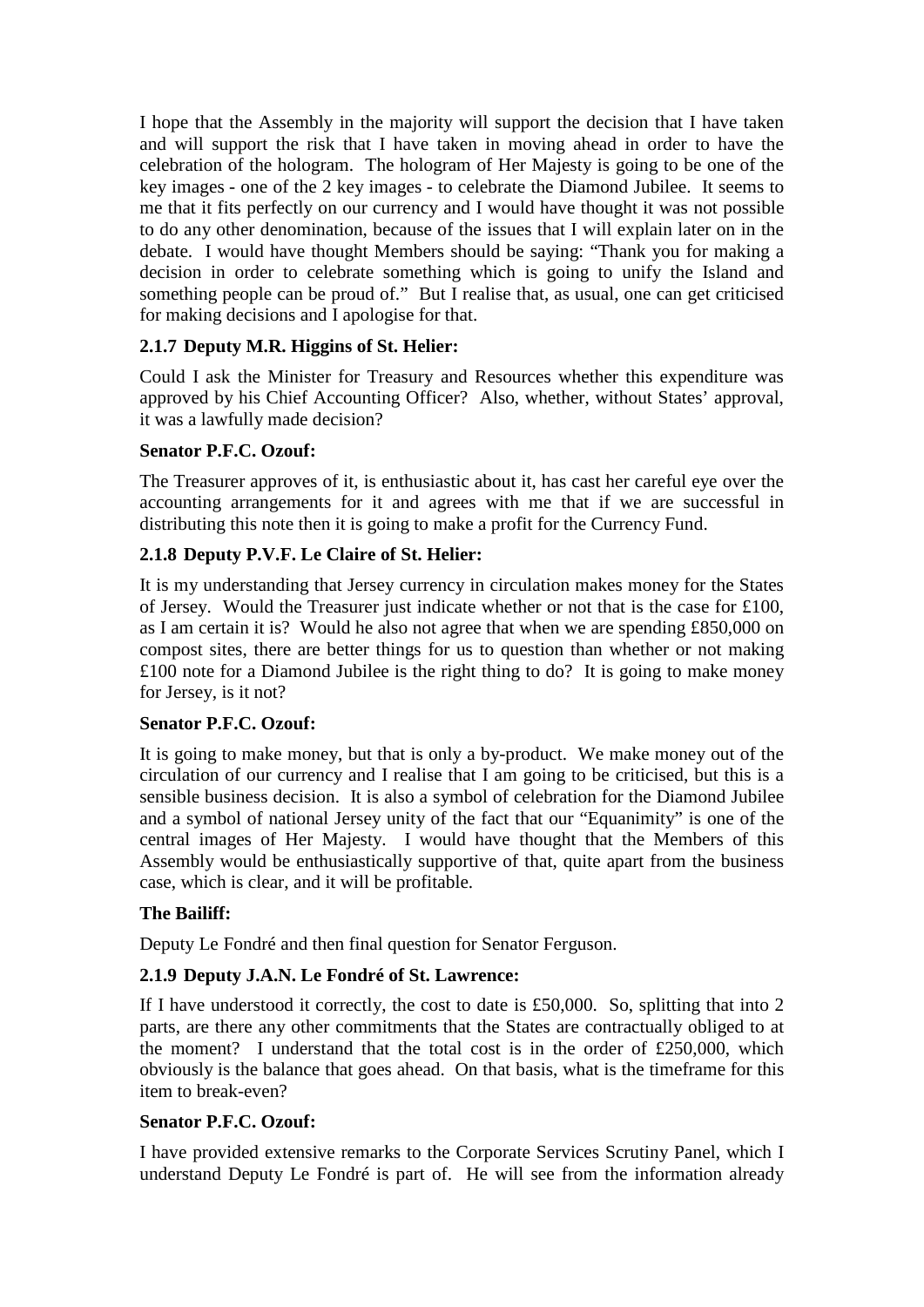given that the total cost, if we go ahead, to produce 100,000 is £286,000. On the basis of the return to the Currency Fund, we will make a profit, or the Currency Fund will make a surplus, in excess of 5,000 notes, which is a very conservative estimate of the amounts of notes that we will circulate. There are no other costs associated with this apart from the fact that there has also been a film which has been commissioned, which is going to be used for both launching the note and also for other promotion of Jersey throughout 2012 associated with the Diamond Jubilee, but is not directly associated with this proposal.

# **2.1.10 Deputy J.A.N. Le Fondré:**

Can I pull up to that? Firstly, the Minister did not answer the question in terms of the timeframe for payback. Secondly, he just indicated that the film makes reference to the £100 note and therefore there would be an additional abortive cost if this is not approved.

# **Senator P.F.C. Ozouf:**

The film itself is celebrating the Diamond Jubilee and the links of Jersey to the Crown. That is a linked issue. The film is very carefully crafted. It is a 3-D film also celebrating the holographic image and it will have a bolt-on at the end which can be used for promotion of the Island for tourist aspects and others. Perhaps it will be used for the British Airways film that is shown to passengers on British Airways around the world, for example. It has a number of uses. In relation to the payback, I think the Deputy will well understand the way the Currency Fund works. Somebody taking or buying a £100 note is effectively giving the States of Jersey an interest free loan for the period of time that the note is in circulation. So, the estimates that we have used are very conservative in terms of the return. We are confident that we will issue, if the States approve, well in excess of 10,000 and therefore it will make a profit immediately on the basis of the return that we get on that interest free loan that is held by the States.

[10:00]

# **2.1.11 Senator S.C. Ferguson:**

I would ask the Minister for Treasury and Resources, is this project really for collectors in order to make money for the States or is this for the public to celebrate the Jubilee, considering that most of the public would not be able to put £100 away as a collector's item.

# **Senator P.F.C. Ozouf:**

This is a multi-faceted project. It is a collector's piece. It is to celebrate the Diamond Jubilee. But also part of an overall programme of events to celebrate the fact that Jersey's image equanimity is one of the central defining images for the Diamond Jubilee. I understand the issue of inclusiveness and that is the reason why, as the note, which is going to be circulated to Members shortly, is going to indicate that the symbol of the £100 note is going to be used, for example, for a series of mugs that are going to have the £100 note on. I was sent a Guernsey £1 note ...

## **The Bailiff:**

A slightly more concise answer please, Minister.

## **Senator P.F.C. Ozouf:**